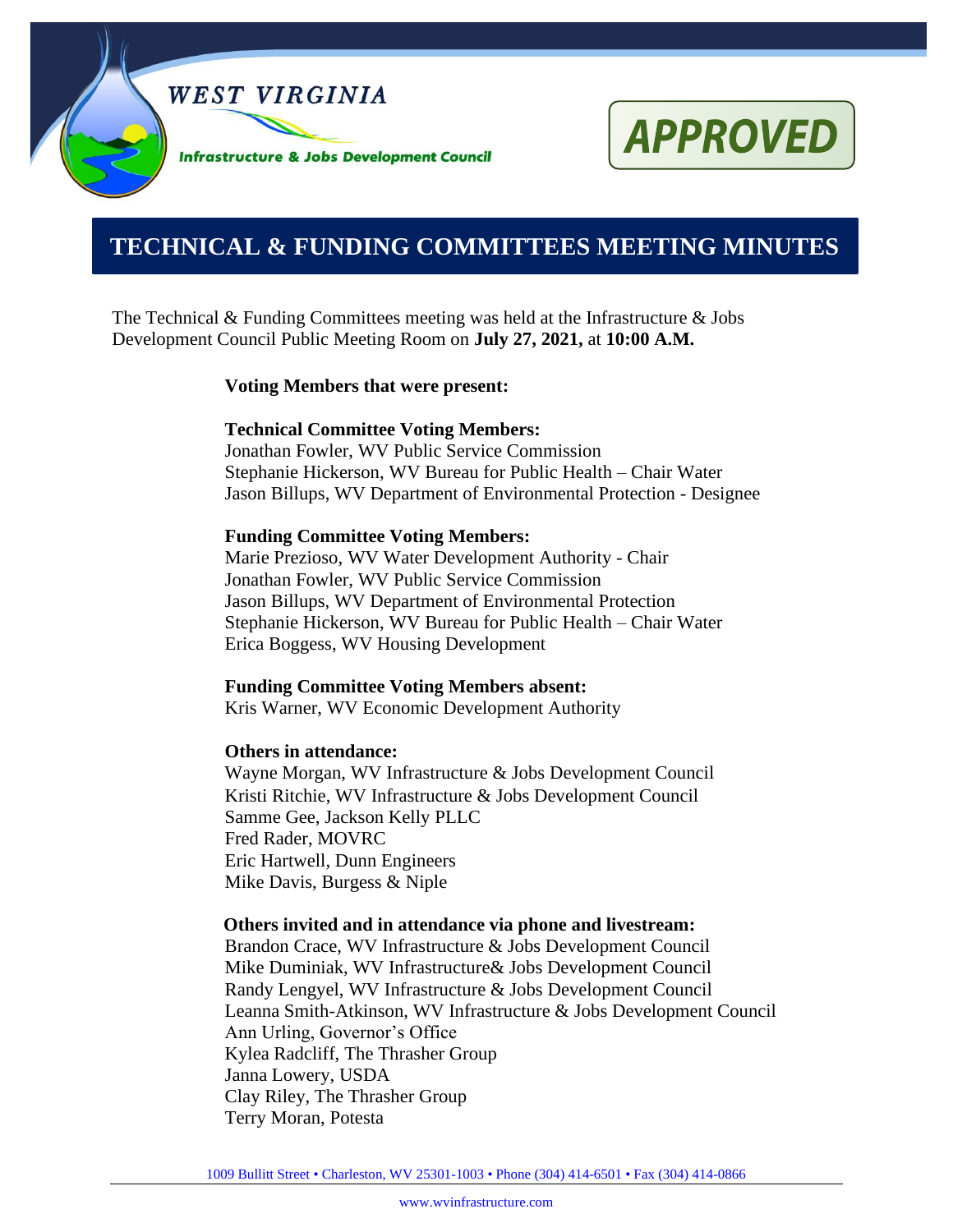Technical & Funding Committees Meeting Minutes July 27, 2021 Page 2 of 9

|                                      | Logan Alastanos, The Thrasher Group                                                                                                                                                 |
|--------------------------------------|-------------------------------------------------------------------------------------------------------------------------------------------------------------------------------------|
|                                      | Jack Ramsey, E. L. Robinson                                                                                                                                                         |
|                                      | Cary Smith, Region 7 Planning & Development Council                                                                                                                                 |
|                                      | Whytni Cline, Jackson Kelly PLLC                                                                                                                                                    |
|                                      | Roger Earle, Abandoned Mine Lands                                                                                                                                                   |
|                                      | Chris Arrington, WV Bureau for Public Health                                                                                                                                        |
|                                      | <b>Ryan Halsey, Community Development Project</b>                                                                                                                                   |
|                                      | John Giroir, WV Department of Environmental Protection                                                                                                                              |
| <b>Call to Order</b>                 | Chair Marie Prezioso called the meeting to order and verified a quorum was present.                                                                                                 |
| <b>Approval of</b><br><b>Minutes</b> | Chair Prezioso asked for approval of the draft minutes of <b>June 22, 2021</b> . Jonathan<br>Fowler moved for approval and Erica Boggess seconded the motion. The motion<br>passed. |
|                                      |                                                                                                                                                                                     |

#### **Barrackville, Town of (2021S-1972) System Improvements – District 1 (New Application)**

Jason Billups described the application, and it is technically feasible.

Mr. Billups noted an engineering fee variance will be required.

The Funding Committee recommends the Town of Barrackville pursue a \$500,000 IJDC District 1 Grant, a \$500,000 District 1 IJDC Loan (3%, 20 yrs.), and a \$1,575,000 IJDC District 1 Loan (2%, 30 yrs.) for an estimated project cost of \$2,575,000.

Mr. Billups moved that the recommendation be approved, Mr. Fowler seconded the motion. The motion passed.

# **Keyser, City of (2021S-1963) Biosolids Storage Facility – District 1 (New Application)**

Mr. Billups described the application, and it is technically feasible.

Mr. Billups noted that based on the CWSRF's FY 2022 Intended Use Plan, the project will be eligible for the lesser of 50% of the total eligible projects of \$1,000,000 in principal forgiveness. In this case, the proposed funding scenario should be adjusted.

The Funding Committee recommends the City of Keyser pursue a \$700,000 CWSRF Debt Forgiveness Loan and a \$700,000 IJDC District 1 Grant for an estimated project cost of \$1,400,000.

Mr. Billups moved that the recommendation be approved, Mr. Fowler seconded the motion. The motion passed.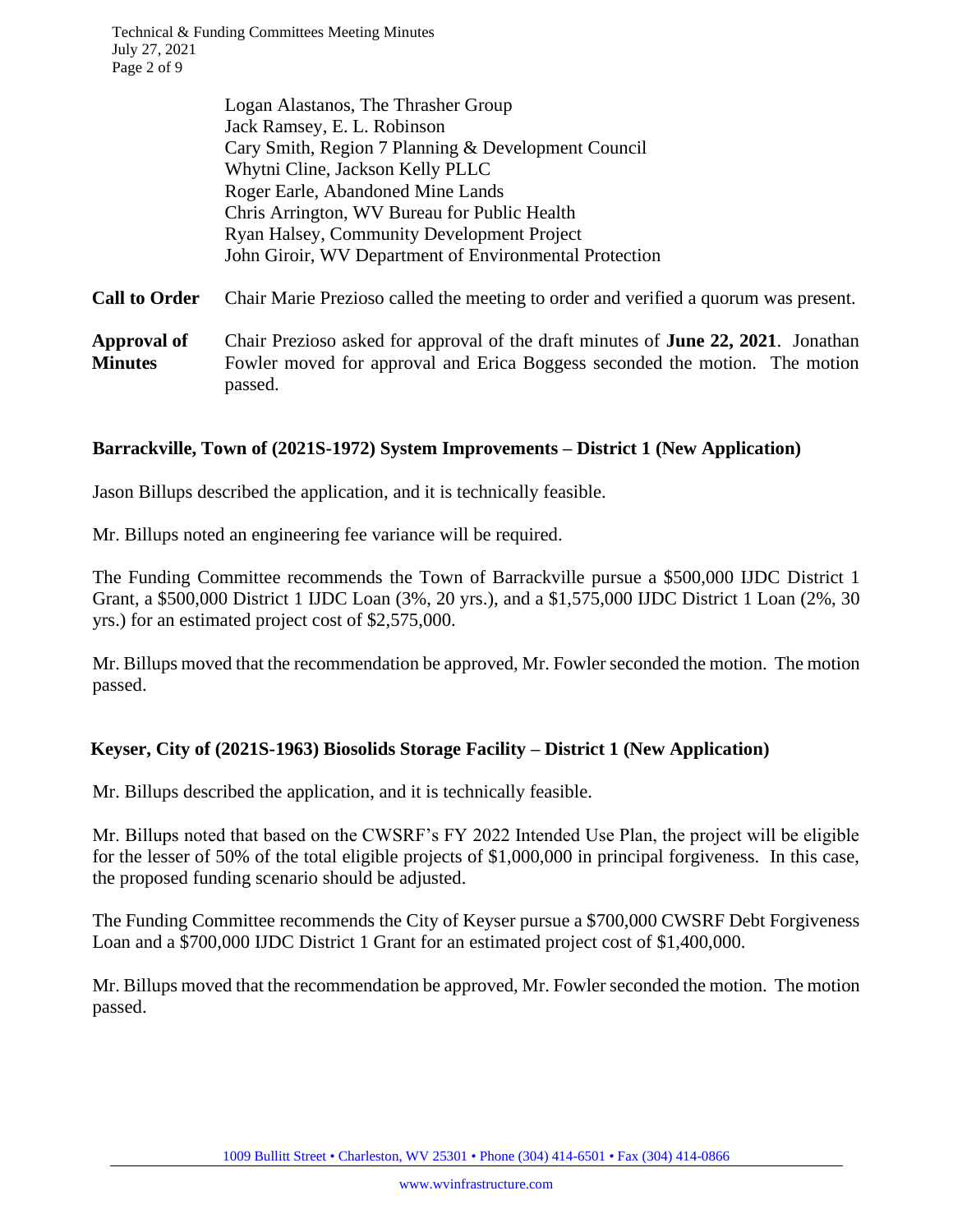# **Tunnelton, Town of (2020S-1893) WWTP Improvements– District 1 (Cost & Funding Change)**

Wayne Morgan described the request.

The Funding Committee recommends the Town of Tunnelton pursue a \$869,000 USDA Grant, a \$247,000 USDA Loan (1.12%, 40 yrs.), and a \$354,000 IJDC District 1 Grant for an estimated cost of \$1,470,000.

Mr. Billups moved that the recommendation be approved, Mr. Fowler seconded the motion. The motion passed.

# **Union Williams PSD (2021S-1965) System Improvements – District 1 (New Application)**

Mr. Billups described the application, and it is technically feasible.

The Funding Committee recommends Union Williams PSD pursue a \$1,000,000 CWSRF Debt Forgiveness Loan and a \$6,490,000 CWSRF Loan (0.75%, 0.25% adm. fee, 30 yrs.) for an estimated project cost of \$7,490,000.

Mr. Billups moved that the recommendation be approved, Mr. Fowler seconded the motion. The motion passed.

# **Union Williams PSD (2021S-1965) System Improvements – District 1 (Engineering Fee Variance)**

Mr. Billups described the request.

The Funding Committee recommends the Union Williams PSD Engineering Fee Variance request for total engineering costs be approved.

Mr. Billups moved that the recommendation be approved, Mr. Fowler seconded the motion. The motion passed.

# **Greater St. Albans PSD (2021S-1978) Tornado Extension – District 2 (New Application)**

Mr. Billups described the application, and it is technically feasible.

The Funding Committee recommends the Greater St. Albans PSD pursue a \$1,000,000 CWSRF Debt Forgiveness Loan, a \$15,091,000 CWSRF Loan (0.75%, 0.25% adm. fee, 30 yrs.), a \$4,000,000 Legislative Appropriation, and a \$500,000 IJDC District 2 Grant for an estimated project cost of \$20,591,000.

Mr. Billups moved that the recommendation be approved, Mr. Fowler seconded the motion. The motion passed.

1009 Bullitt Street • Charleston, WV 25301 • Phone (304) 414-6501 • Fax (304) 414-0866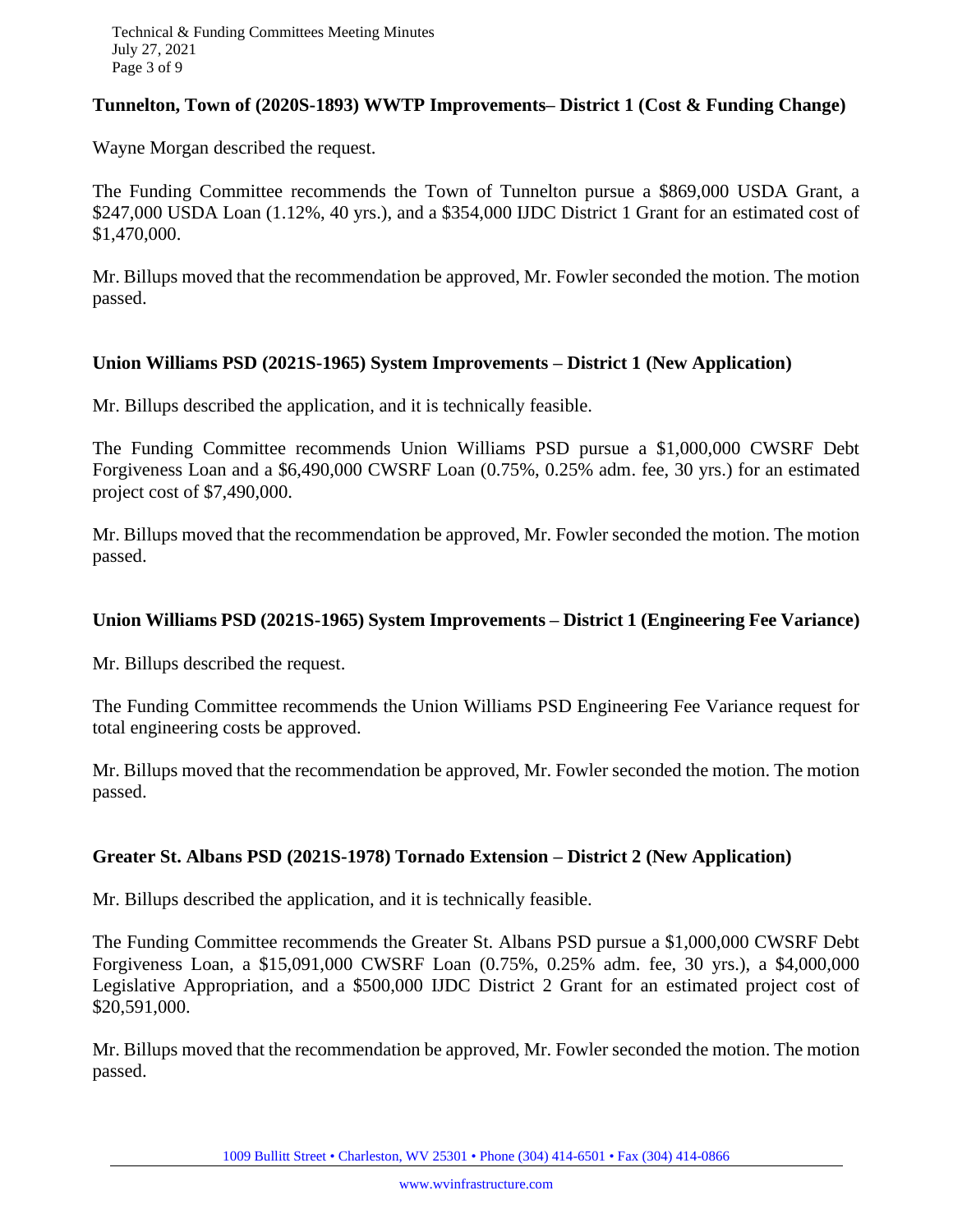Technical & Funding Committees Meeting Minutes July 27, 2021 Page 4 of 9

There was a discussion regarding the Legislative Appropriation award.

#### **Reedy, Town of (2014S-1507) System Improvements – District 2 (Cost & Funding Change)**

Mr. Morgan described the request.

The Funding Committee recommends the Town of Reedy pursue a \$430,000 ARC Grant and a \$430,000 IJDC District 2 Grant for an estimated project cost of \$860,000.

There was a discussion regarding the project.

Mr. Billups moved that the recommendation be approved, Mr. Fowler seconded the motion. The motion passed.

# **Spencer, City of (2021S-1974) System Improvements – District 2 (New Application)**

Mr. Billups described the application, and it is technically feasible.

The Funding Committee recommends the City of Spencer pursue a \$3,940,000 CDBG-MIT Grant.

Mr. Billups moved that the recommendation be approved, Mr. Fowler seconded the motion. The motion passed.

#### **Big Bend PSD (2019S-1823) WWTP Improvements – District 3 (Scope, Cost & Funding Change)**

Mr. Billups described the request, and it is technically feasible.

The Funding Committee recommends the Big Bend PSD pursue a \$1,649,000 CWSRF (Decentralized) Principal Forgiveness Loan and a \$20,000 IJDC Soft Cost Grant for an estimated project cost of \$1,669,000.

Mr. Billups moved that the recommendation be approved, Mr. Fowler seconded the motion. The motion passed.

There was a discussion regarding steel package plants and the longevity of them. Mr. Billups noted that DEP will not be approving steel package plants going forward.

# **Fairmont, City of (2020W-1932) River Run Road Extension – District 1 (Cost and Funding Change)**

Mr. Morgan described the request.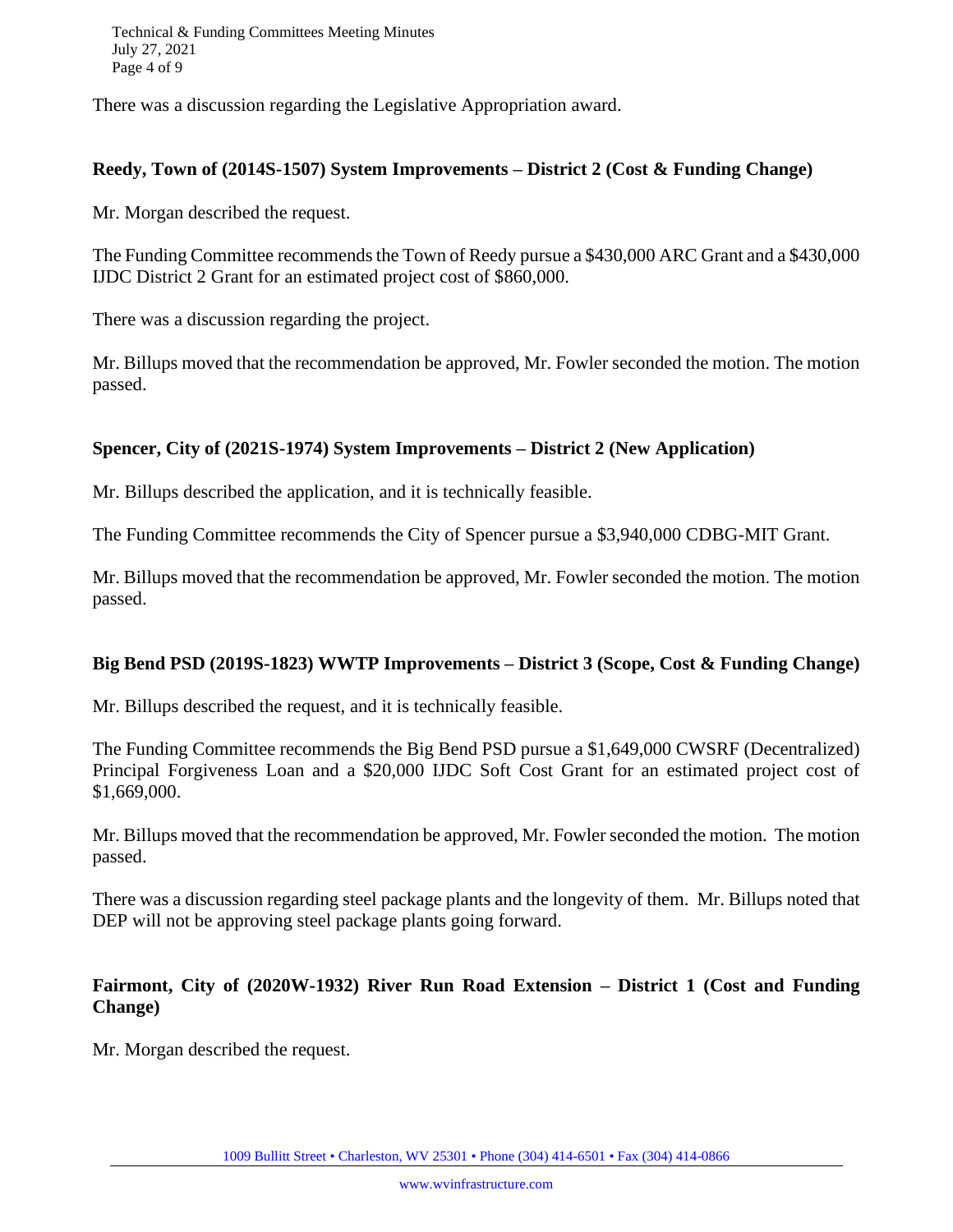The Funding Committee recommends the City of Fairmont pursue a \$117,267 IJDC Critical Needs Grant.

Stephanie Hickerson moved that the recommendation be approved, Mr. Fowler seconded the motion. The motion passed.

Ms. Prezioso requested clarification as to why this project was brought before the Committees given it was under \$300,000.

Mr. Morgan responded stating it was because the project was a Critical Need Extension project which goes before the Committees.

# **Nutter Fort, Town of (2021W-1973) System Improvements – District 1 (New Application)**

Ms. Hickerson described the application, and it is technically feasible.

Ms. Hickerson noted the Town has a score of 6 on the EPA's Compliance Tracking Tool and these violations must be resolved.

The Funding Committee recommends the Town of Nutter Fort pursue a \$1,000,000 USDA Grant, a \$2,800,000 USDA Loan (1.75%, 40 yrs.), and a \$500,000 IJDC District 1 Grant for an estimated project cost of \$4,300,000.

Ms. Hickerson moved that the recommendation be approved, Mr. Fowler seconded the motion. The motion passed.

# **Pax, Town of (2021W-1985) Main Replacement – District 3 (New Application)**

Ms. Hickerson described the application, and it is technically feasible.

Ms. Hickerson noted the Town has a score of 6 on the EPA's Compliance Tracking Tool and these violations will need to be resolved.

The Funding Committee recommends the Town of Pax pursue a \$1,680,000 CDBG-MIT Grant.

Ms. Hickerson moved that the recommendation be approved, Mr. Fowler seconded the motion. The motion passed.

# **Fairmont, City of (2020W-1932) River Run Road Extension – District 1 (Binding Commitment)**

Mr. Morgan described the request.

The Funding Committee recommends the City of Fairmont receive a \$18,360 IJDC Critical Needs Grant Binding Commitment (\$98,907 provided on June 2, 2021).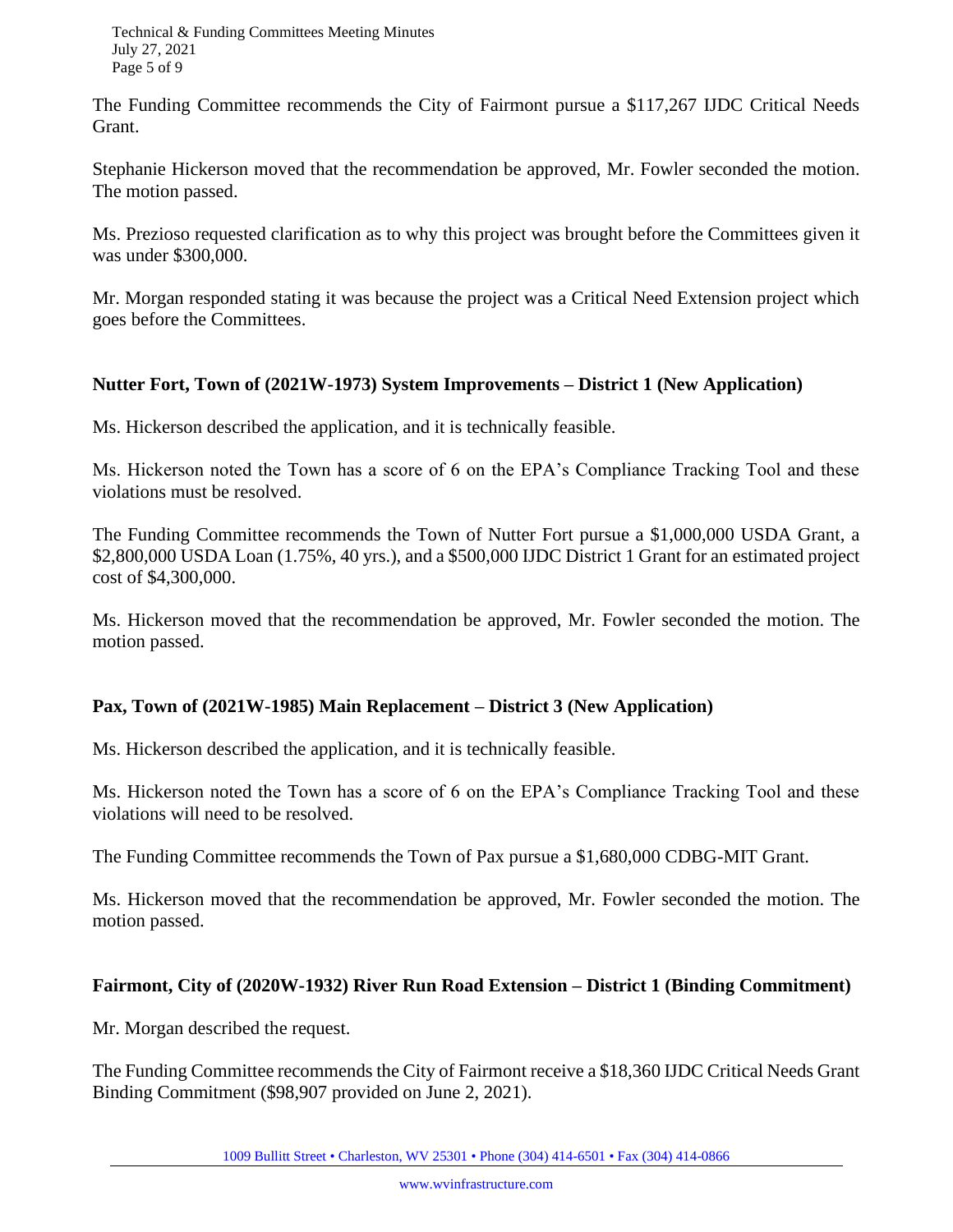Technical & Funding Committees Meeting Minutes July 27, 2021 Page 6 of 9

Ms. Hickerson moved that the recommendation be approved, Mr. Fowler seconded the motion. The motion passed.

#### **Huttonsville PSD (2019S-1788) System Improvements – District 2 (Binding Commitment)**

Mr. Morgan described the request.

The Funding Committee recommends Huttonsville PSD receive a \$1,000,000 IJDC District 2 Grant Binding Commitment.

Mr. Billups moved that the recommendation be approved, Mr. Fowler seconded the motion. The motion passed.

# **Mill Creek, Town of (2019W-1834) System Improvements – District 2 (Binding Commitment Extension)**

Mr. Morgan described the request.

Cary Smith, (Region 7 Planning & Development Council) provided a status update regarding advertising and bidding of the project.

The Funding Committee recommends the Town of Mill Creek receive a binding commitment extension of 3 months from August 13, 2021, until November 15, 2021.

Ms. Hickerson moved that the recommendation be approved, Mr. Fowler seconded the motion. The motion passed.

# **Reedy, Town of (2014S-1507) System Improvements – District 2 (Binding Commitment)**

Mr. Morgan described the request.

The Funding Committee recommends the Town of Reedy receive a \$298,000 IJDC District 2 Grant Binding Commitment (\$202,000 previously provided on March 3, 2021).

Mr. Billups moved that the recommendation be approved.

After discussion and clarification of the project funding request, Mr. Billups amended his motion.

The Funding Committee recommends the Town of Reedy receive a \$228,000 IJDC District 2 Grant Binding Commitment (\$202,000 previously provided on March 3, 2021) for a total up to \$430,000.

Mr. Billups moved that the recommendation be approved, Mr. Fowler seconded the motion. The motion passed.

1009 Bullitt Street • Charleston, WV 25301 • Phone (304) 414-6501 • Fax (304) 414-0866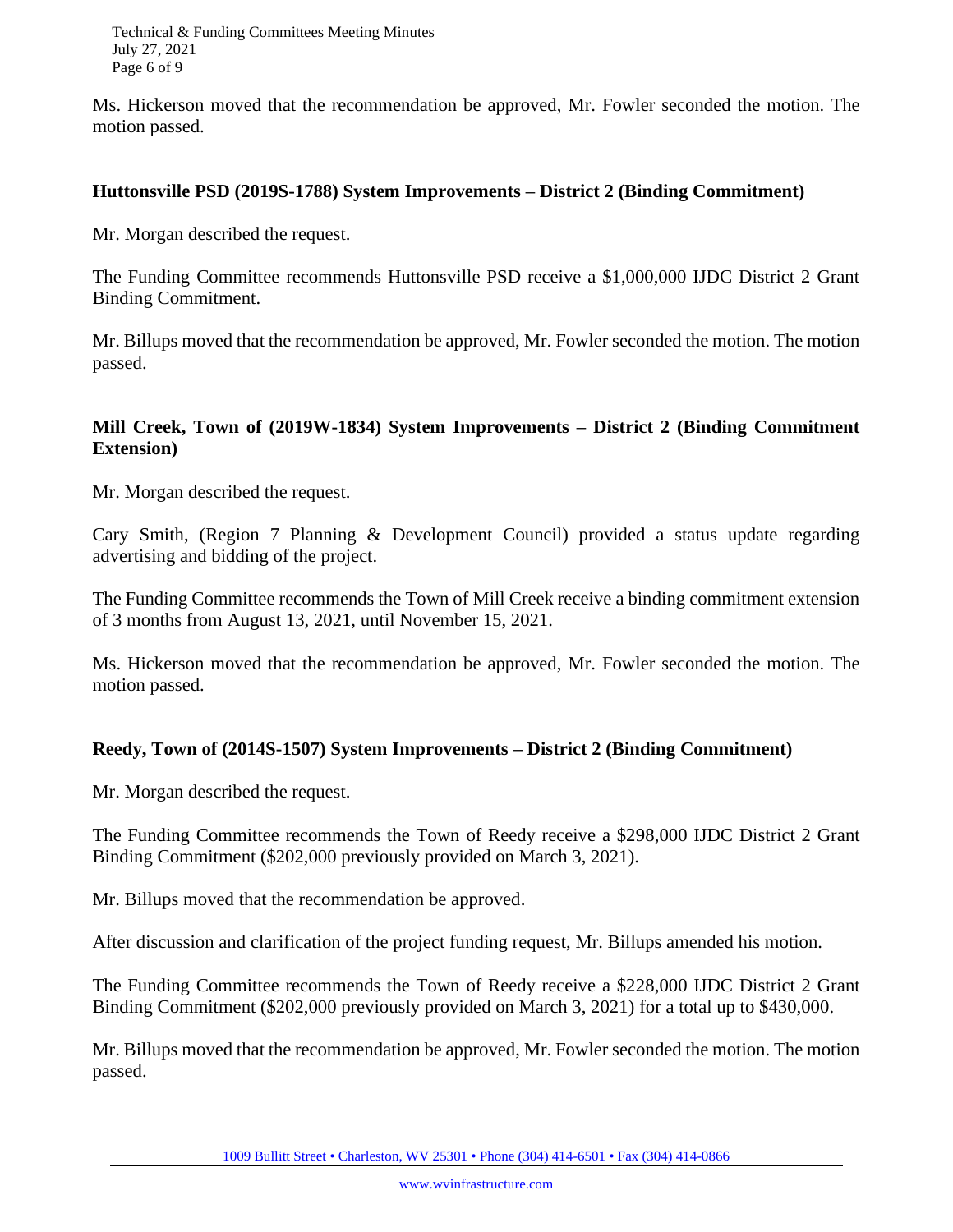Mr. Fowler requested a revised Schedule B be submitted as soon as possible.

# **West Union, Town of (2016S-1635) Wabash System Improvements – District 1 (Use of Contingency)**

Mr. Billups described the request, and it is technically feasible.

Mike Davis (Burgess Niple) offered additional information regarding the project, the reason for the delay, the contractor not being able to complete the work due to the delay and the rebidding of the work to complete the project.

The Technical Committee recommends the Town of West Union use of contingency request for \$163,000 to facilitate completion of the project's scope of work (as identified in the sponsor's request) be approved.

Mr. Billups moved that the recommendation be approved, Mr. Fowler seconded the motion. The motion passed.

There was additional discussion.

#### **Business Items:**

# **Committee Merger Resolution – Technical Review and Funding Committee**

 Samme Gee (Jackson Kelly PLLC) provided information regarding the Draft Resolution to the Committees.

 Ms. Prezioso noted this was for informational purposes only and no action was required. It will come back before the Committees in August and be presented to Council in September.

**Executive Director Comments:**

# **Pocahontas County PSD (2017S-1707) Frank-Bartow Sewer Extension – District 3 (cost change)**

Mr. Morgan described the request.

 IJDC Staff takes no exception to the Pocahontas County PSD pursuing a \$1,500,000 USEDA Grant, a \$600,000 ARC Grant, a \$300,000 Pocahontas County PSD Contribution, a \$974,867 CWSRF Loan (0.25%, 0.25% adm. fee, 40 yrs.), and a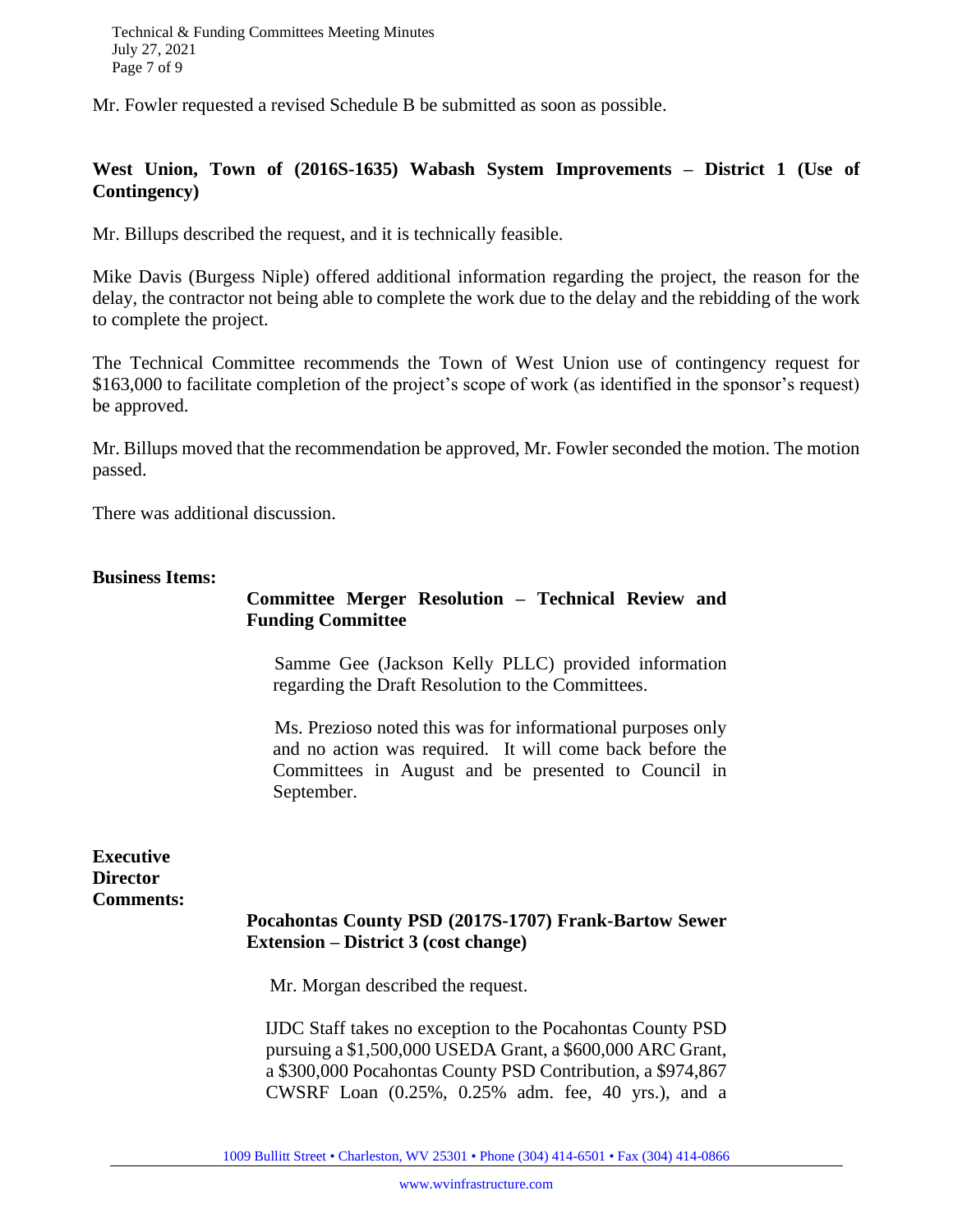\$500,000 IJDC District 3 Grant for an estimated total project cost of \$3,874,867.

Mr. Morgan noted no action was required. This was for informational purposes only to allow for updating the budget.

#### **Jana Lowery (USDA)**

Ms. Lowery noted with the Tunnelton project presented earlier in the agenda, their funding was committed yesterday. In addition, they have finished out usage of the FY2021 allocation funds and are on target to exceed the initial allocation received for this year. Any applications submitted from this point forward will need to be considered for FY2023 funding.

# **Upcoming Meeting**

Mr. Morgan noted Tracy Rowan with US Economic Development Authority will attend the August  $4<sup>th</sup>$  Council meeting to provide a funding update and encouraged participation.

# **Contractors Association**

 Ms. Prezioso announced she had received two letters from the Contractor's Association, and they contained some good information. These letters discussed how agencies using State purchasing are allowed to put an escalation clause in the RFPs they send out. Ms. Prezioso noted she just wanted to share the information as not all agencies are under the State's purchasing contract. Also, there was information from a survey on construction materials and supply chain issues the contractors are having. Ms. Prezioso further noted she sent this information out to the Committees via email for their review.

# **Funding Program Comments**

Mr. Morgan asked if there any additional Funding Program Comments. There were none.

| <b>Requests</b><br><b>Received:</b> | (Applications by July 10, 2021, and requests to date.)                                                                     | <b>Information</b><br><b>Report</b> |
|-------------------------------------|----------------------------------------------------------------------------------------------------------------------------|-------------------------------------|
| Sewer:                              | Paden City, Town of $-$ Sys. Improvements (new application)-1                                                              | 2021S-1977                          |
| Water:                              | Junior, Town of – Dist. System Imprys. (new application)-1<br>Pleasants Co. PSD – Plum Rd. Ext. Critical Need (new app.)-1 | 2021W-1998<br>2021W-1935            |